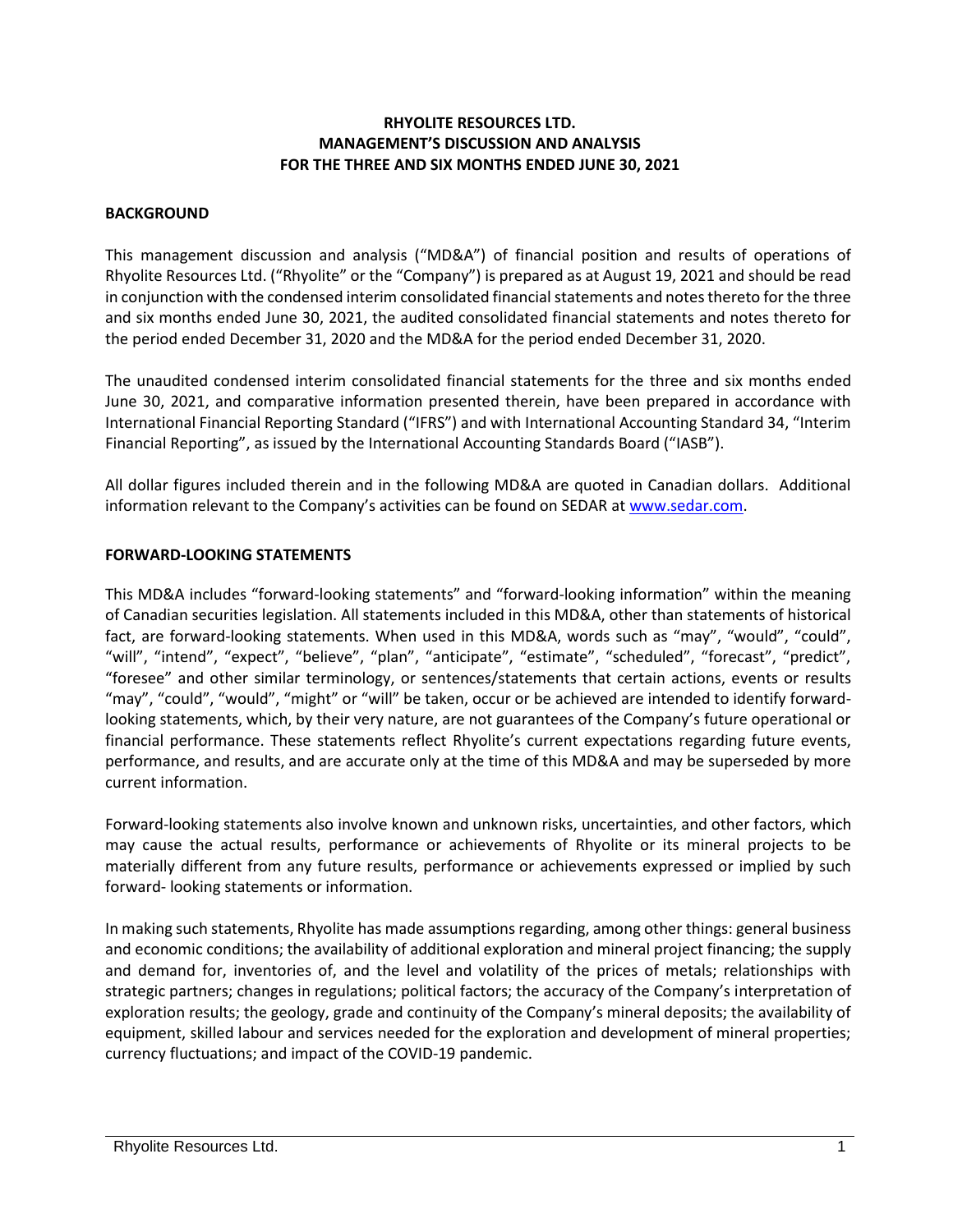Although the forward-looking statements or information contained in this MD&A are based upon what management of Rhyolite believes are reasonable assumptions, Rhyolite cannot assure investors that actual results will be consistent with these forward-looking statements. They should not be read as guarantees of future performance or results. A number of factors could cause actual results to differ materially from the results discussed in the forward-looking statements, including, but not limited to: the factors discussed below and under "Risks and Uncertainties"; unanticipated changes in general business and economic conditions or conditions in the financial markets; fluctuations in the price of metals; stock market volatility; the availability of exploration capital and financing generally; changes in national and local government legislation; changes to taxation; changes in interest or currency exchange rates; loss of key personnel; inaccurate geological assumptions; actual exploration results, interpretation of metallurgical characteristics of the mineralization, changes in project parameters as plans continue to be refined, future metal prices; competition; unavailability of materials and equipment; government action or delays in the receipt of permits or government approvals; industrial disturbances; and unanticipated events related to health, safety and environmental matters, including unknown impacts related to potential business disruptions stemming from the COVID-19 pandemic or another infectious illness.

Forward-looking information is designed to help readers understand management's current views of the Company's near and longer-term prospects, and it may not be appropriate for other purposes. Rhyolite will not update any forward-looking statements or forward-looking information unless required to by applicable securities laws.

The forward-looking statements contained herein are based on information available and are made as of August 19, 2021.

## **COMPANY OVERVIEW**

Rhyolite is an exploration company with claims to the Paxson Gold Property located in the State of Alaska and has joint ventures to earn up to 80% and 70% in the Brothers Project and Suku Passi Project respectively in Suriname. The Company is listed on the TSX Venture Exchange ("TSX-V") under the symbol "RYE".

# *Paxson Gold Property*

The Company holds mineral claims acquired through an internal staking program, in the Paxson Gold Property located in the eastern Alaska Range, southwest of Tok, Alaska.

In recent years, the Company has not undertaken significant exploration at the Paxson Gold Property except for claim and permitting maintenance as well as basic geological work. The Company is seeking an operating partner to fund the next phase of exploration of this property.

Exploration data for the Paxon Gold Property has been reviewed, verified, and compiled by Richard A. Graham, P. Geol., a director of Rhyolite, who is a "qualified person" for the purpose of National Instrument 43-101, Standards of Disclosure for Mineral Projects.

# *Brothers Project*

The Company has an option to earn up to an 80% interest in the Brothers Project in Suriname. The option is exercisable by completing the following: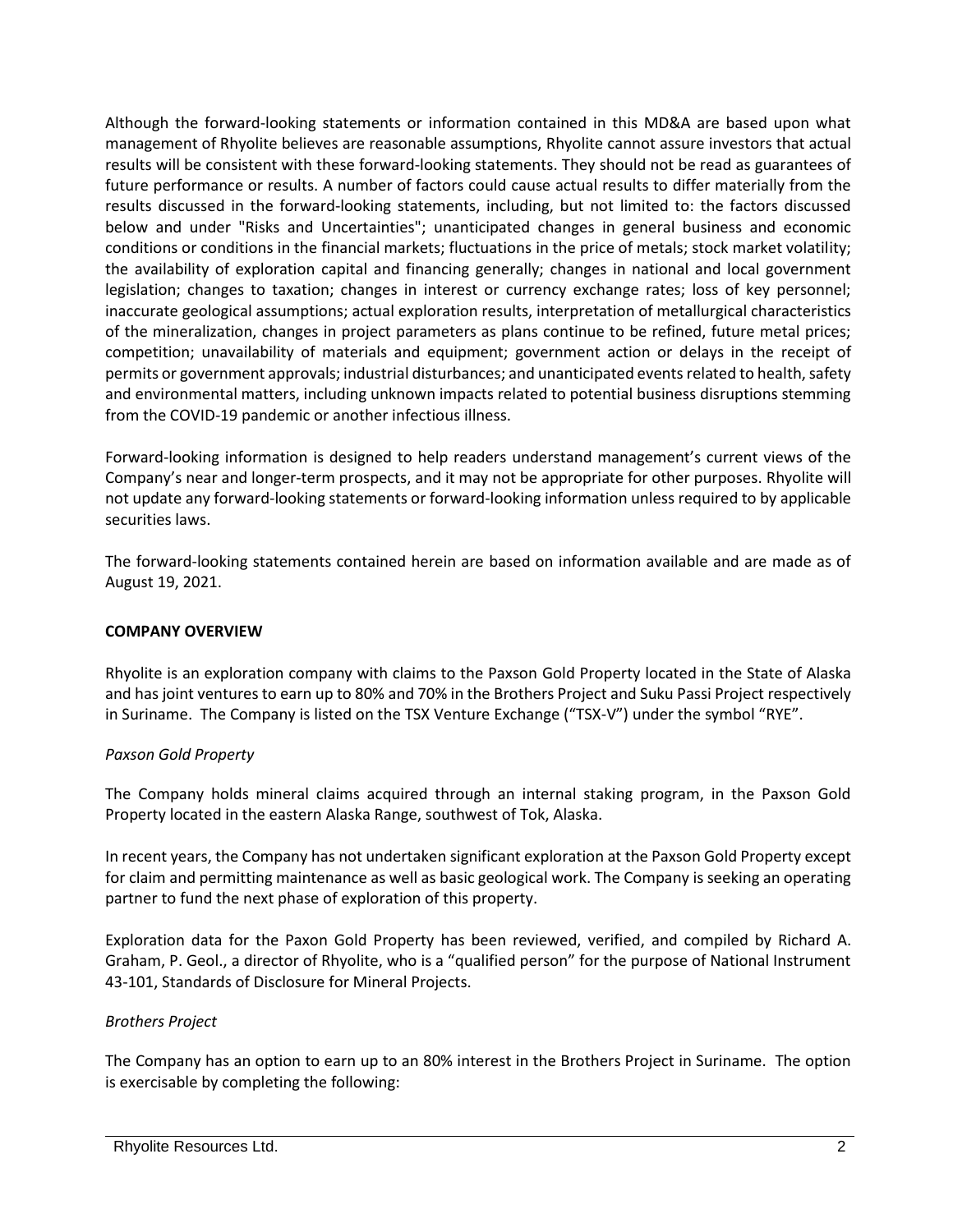- US\$200,000 cash payment within six months of the closing of the Brothers Transaction for a 20% interest in the Project. As of June 30, 2021, the Company has paid US\$200,000 and has earned 20% interest in the Brothers Project.
- Drill 3,000 meters with minimum committed work capital of US\$1 million within 18 months of the closing of the Brothers Transaction and cash payment of US\$300,000 for a 40% interest.
- Drill an additional 10,000 meters with minimum committed work capital of US\$3.5 million within 42 months of the closing of the Brothers Transaction, and cash payment of US\$400,000 for a 60% interest. If the Company does not earn a 60% interest in the Project, it will return the shares earned to date.
- Deliver a preliminary economic assessment ("PEA") within 66 months of closing of the Brothers Transaction and cash payment of US\$500,000 for a 70% interest.
- Deliver a feasibility study and cash payment of US\$1.25 million within 84 months of closing of the Brothers Transaction for a 75% interest.
- Within 5 business days after completion of a feasibility study, make a US\$2.5 million cash payment for an 80% interest.

The 96-square-kilometre Brothers Concession (the "Brothers Project" or "Brothers") is considered one of the more prospective projects on the Guiana Shield in Suriname. Mining and alluvial mining has occurred on the concession since 2009. Brothers is accessible by road and is located approximately 45 kilometres from Newmont's Merian Mine. Brothers is within the same general mineralized lithologic and structural setting as IAMGOLD's Rosebel Gold Mine and Newmont's Merian Mine.

The greenstone belt of the Guiana Shield is estimated to host approximately 110 million ounces of gold from Venezuela to Brazil.<sup>1</sup> The greenstone belt is part of the Trans-Amazonian orogenic cycle which represents a major deformational event centred around two billion years ago. The rocks of the Trans-Amazonian orogenic cycle and equivalent are a major source of gold production and resources in both South America and Africa, which were linked together prior to the opening of the Atlantic Ocean.

At Brothers, gold is associated with quartz veins that contain tourmaline and iron sulfides. Surrounding rocks are bleached or altered granitic rocks or felsic dikes or both. The vein sets appear to be brittle deformation with minimal shearing or ductile deformation. In the sedimentary rocks within a major shear zone are a second geologic setting that appears to contain potential gold deposits on the Brothers Concession.

# *Suku Passi Project*

On March 31, 2021, the Company completed the acquisition of 2765798 Ontario Ltd. ("ONCorp"), a privatelyheld arms-length company which consolidated the Suku Passi Concession and the Bob's Pit Concession (together the "Suku Passi Project", "SP Project" or "Suku Passi") in Suriname and holds an option to acquire a 70% interest in the Suku Passi Project. Under the terms of the purchase agreement, Rhyolite issued 3,500,000 common shares in consideration (the "Consideration") for all the outstanding share capital of ONCorp (the "Suku Passi Transaction").

<sup>&</sup>lt;sup>1</sup> Source: Bardoux, M., Moroney, M., and Robert, F., 2018. Gold mineralization in the Guiana Shield, Guiana and Suriname, South *America: a field trip to the 14th biennial Society for Geology Applied to Mineral Deposits (SGA) meeting; Geological Survey of Canada, Open File 8351, 28 p. [https://doi.org/10.4095/306546](https://geoscan.nrcan.gc.ca/starweb/geoscan/servlet.starweb?path=geoscan/fulle.web&search1=R=306546).*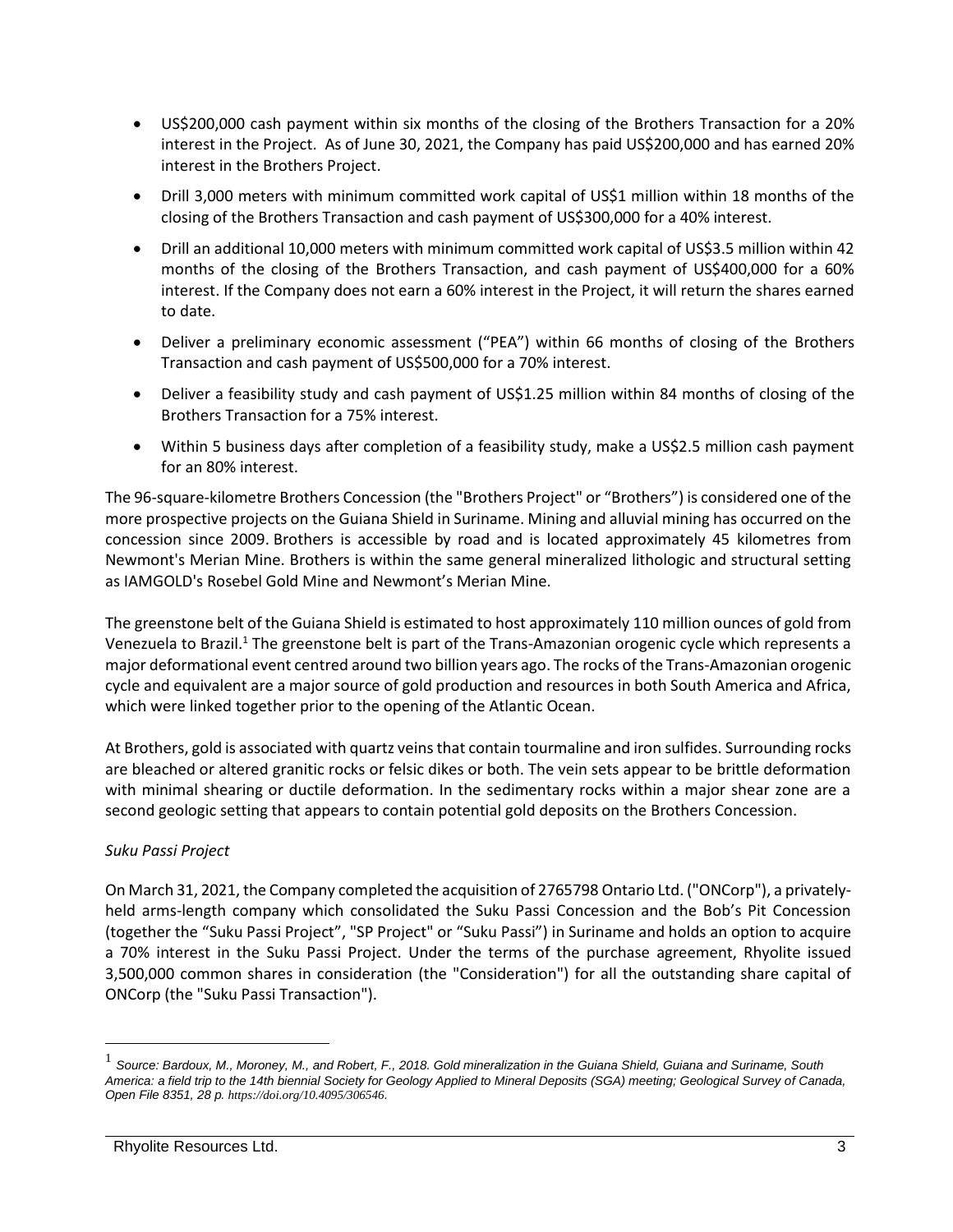Upon closing of the Suku Passi Transaction, Rhyolite assumed ONCorp's right to earn up to a 70% interest in the SP Project. The right is exercisable by completing the following:

## Suku Passi concession

For a 51% interest:

- Initial cash payment of US\$400,000 and issuance of the Consideration shares to the Vendors within 4 weeks from the date of the Suku Passi Joint Venture and Earn-in Agreement (the "SP Agreement Date"). As of June 30, 2021, the Company has paid US\$400,000.
- Cash payment of US\$400,000 and committed work capital of US\$500,000 within 12 months of the SP Agreement Date
- Cash payment of US\$300,000, share payment of US\$100,000 and committed work capital of US\$1,000,000 within 24 months of the SP Agreement Date
- Cash payment of US\$300,000, share payment of US\$100,000 and committed work capital of US\$1,500,000 within 36 months of the SP Agreement Date
- Cash payment of US\$300,000, share payment of US\$100,000 and committed work capital of US\$2,000,000 within 48 months of the SP Agreement Date

For a 70% interest:

- Cash payment of US\$300,000, share payment of US\$100,000 and committed work capital of US\$2,500,000 within 60 months of the SP Agreement Date
- Deliver a pre-feasibility study ("PFS") and cash payment of US\$2,500,000 within 96 months of the SP Agreement Date

## Bob's Pit concession

For a 51% interest:

- Initial cash payment of US\$100,000 and issuance of the Consideration shares to the Vendors within 4 weeks from the date of the Bob's Joint Venture and Earn-in Agreement (the "Bob's Agreement Date"). As of June 30, 2021, the Company has paid US\$100,000.
- Cash payment of US\$100,000 within 6 months of the Bob's Agreement Date
- Cash payment of US\$150,000, share payment of US\$50,000 and committed work capital of US\$200,000 on or prior to each of the 12-month, 24-month, 36-month, 48-month and 60-month anniversary of the Bob's Agreement Date

For a 70% interest:

• Deliver a PFS and cash payment of US\$750,000 within 96 months of the Bob's Agreement Date

The 335-square-kilometre land package held in five concessions consolidates for the first time, the Suku Passi and Bob's concessions on the Guiana Shield in Suriname. The Suku Passi Project is accessible by road and is located approximately 20 kilometers from IAMGOLD's Rosebel Mine.

The Suku Passi and Bob's mineralization extend to the north-northwest based on structural trends, smallscale mining, geophysical interpretation, and auger data.

The mineralized zone is similar to the Rosebel Mine and is defined by multiple quartz veins of varying grade and thickness within a siliceous altered rock. Based on channel and grab samples, the mineralized zone seen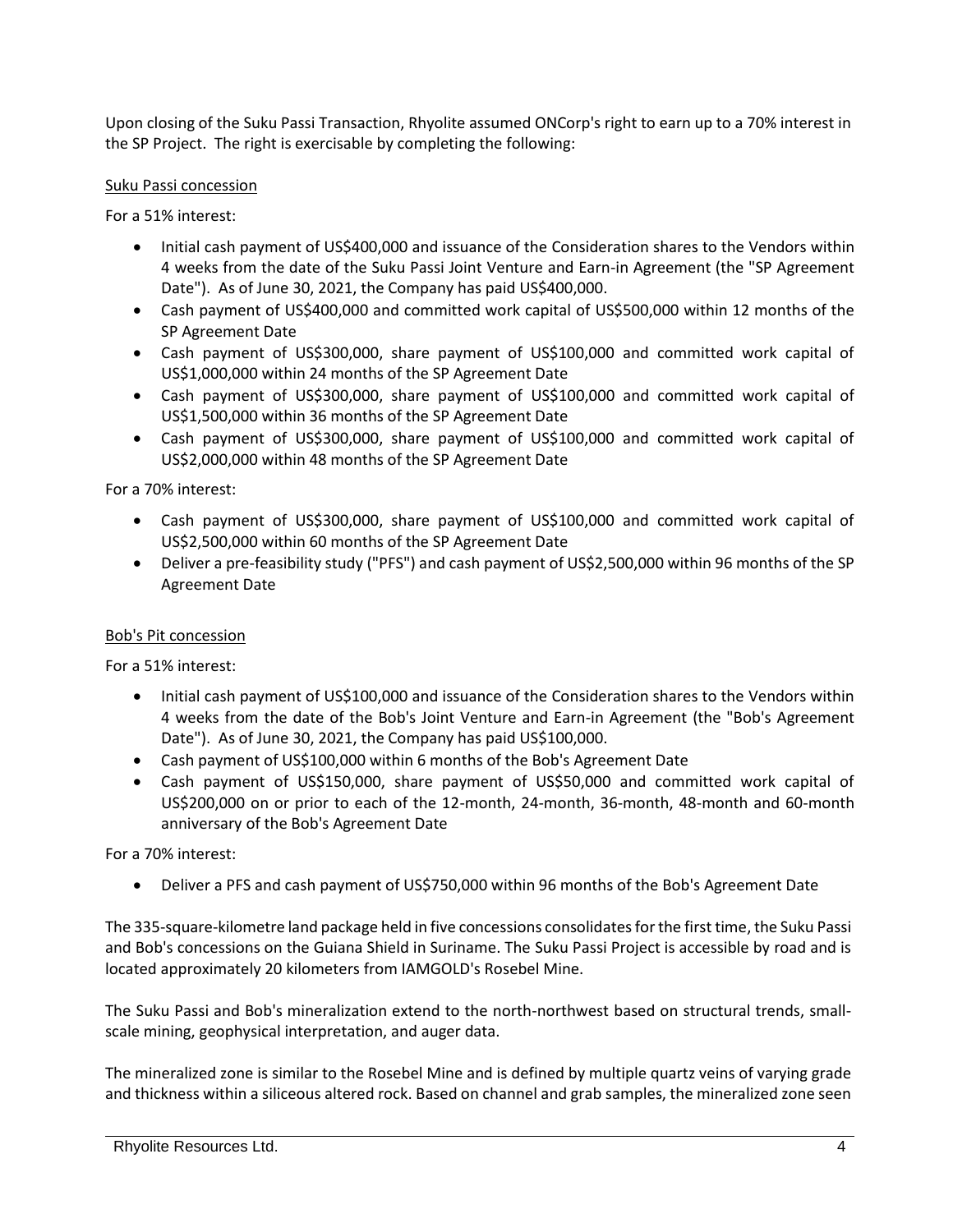in the Suku Passi Pit is at least 30 meters in width and is open at depth and along strike in both directions. At the adjoining Bob's Pit, one channel sample panel of 17 meters in width averaged 9.5 grams per tonne and an adjoining panel was 32 meters of 2 grams per tonne. The panels appear to be a sequence of tension veins. In both pits, only small-scale mining with sluice boxes took place and the mining stopped when saprock, the harder rock was encountered.

Grab and channel sampling present a compelling case for the gold potential of Suku Passi. A total of 219 rock chip samples were collected with 19 samples having values greater than 1,000 parts per billion and a high value of 25.5 grams. At Bob's Pit, a total of 276 channel samples were also collected which returned significant gold values. Rhyolite is testing around known mineralization exposed in the Suku Passi and Bob's pits and has conducted an airborne geophysical survey and Lidar survey. Drilling is expected to start in the long dry season after initial exploration and expansion of geophysical interpretation, geologic mapping, auger sampling and trenching.



*Brothers and Suku Passi are located on the prolific Guiana Shield.*

# **EXPLORATION UPDATE**

During the first half of 2021, the Company completed a Lidar survey to assess ground control in preparation for its drilling campaign at the Brothers Project. The information is being processed and compiled. New inversions were completed for geophysical interpretation and the Company is assessing the potential of conducting IP. The Company also carried out field work including sampling areas of small-scale mining and defining areas for ridge crest auger sampling and mapping of the surficial cover.

At Suku Passi, initial sampling and mapping was conducted on this newly acquired project. The Company completed a Lidar survey of the southern portion of Suku Passi in the first quarter, and an airborne magnetic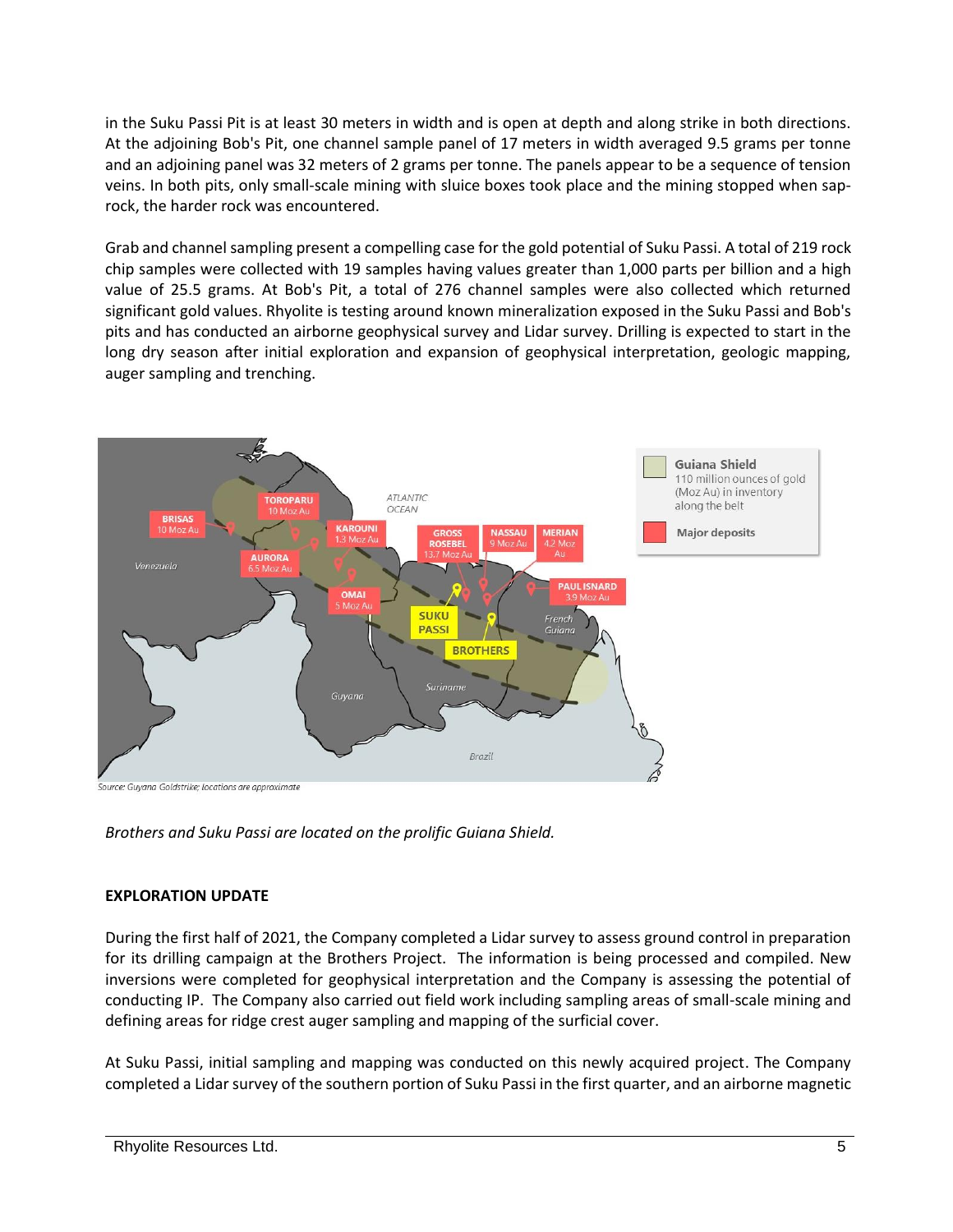and radiometric survey in the second quarter at Suku Passi. The result is being processed and information is being compiled.

The Company is also working on camp planning to develop camps suitable for upcoming drilling campaigns and drilling logistics at both Brothers and Suku Passi.

The technical information in this MD&A pertaining to Brothers and Suku Passi has been reviewed, verified, and approved by Dr. Dennis LaPoint, PhD who is a Qualified Person (QP) under National Instrument 43-101 "Standards of Disclosure for Mineral Projects". Dr. LaPoint is not considered to be independent for the purposes of National Instrument 43-101.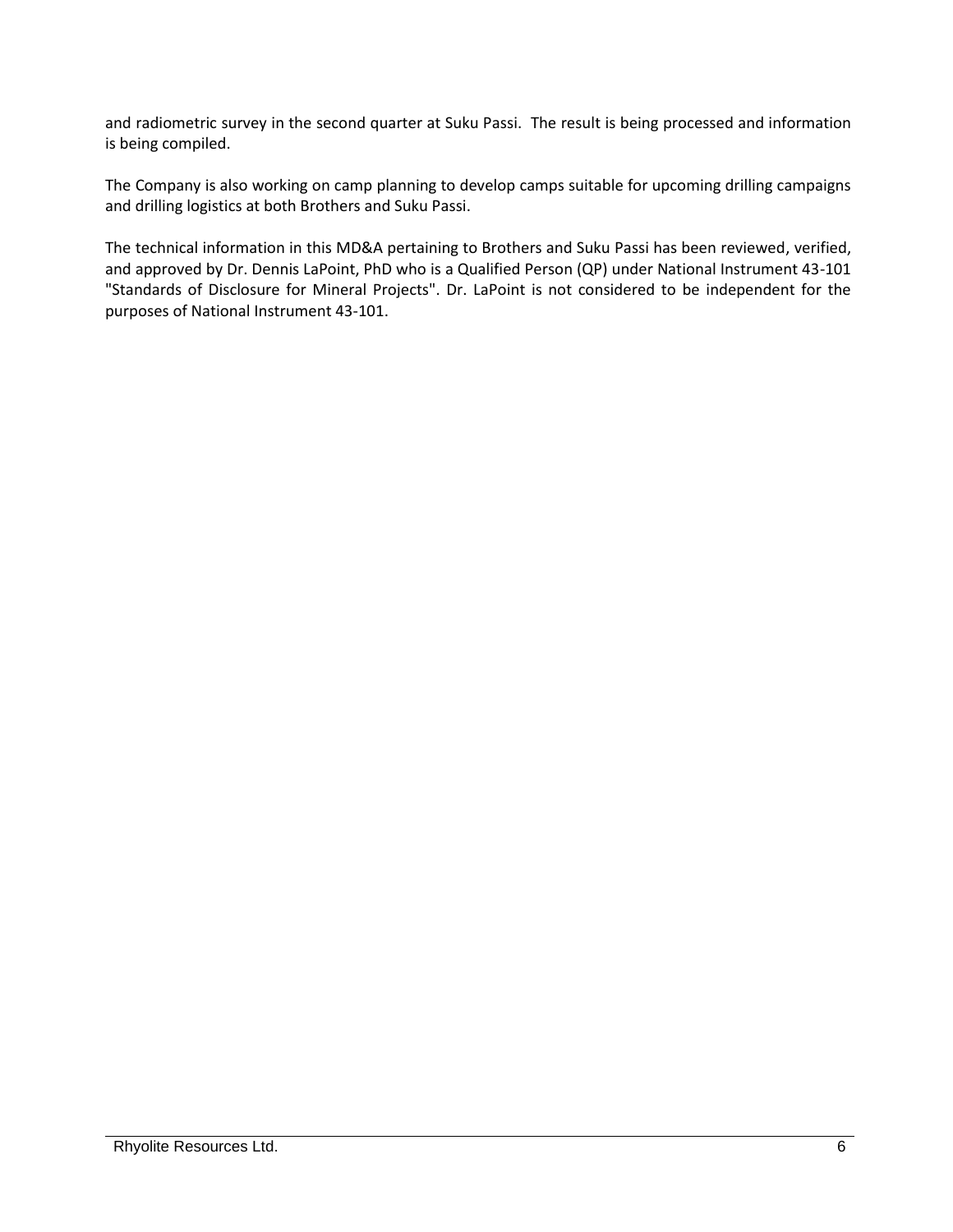## **SELECTED QUARTERLY INFORMATION**

|                                             | <b>June 30,</b> |                          | March 31, | December 31, September 30, |             |    |              |
|---------------------------------------------|-----------------|--------------------------|-----------|----------------------------|-------------|----|--------------|
|                                             |                 | 2021                     |           | 2021                       | 2020        |    | $2020^{(1)}$ |
| Exploration and evaluation expenditures     | \$              | $\overline{\phantom{a}}$ | \$        | $\overline{\phantom{a}}$   | \$<br>9,412 | -S |              |
| (Gain) loss on derivative instrument        |                 |                          |           | (630,000)                  | 4,663,970   |    |              |
| General and administrative expenses         |                 | 328,450                  |           | 372,021                    | 251,945     |    | 11,876       |
| Share of loss in joint ventures             |                 | 12,561                   |           |                            |             |    |              |
| Net loss (income)                           |                 | 341,011                  |           | (257, 979)                 | 4,925,327   |    | 11,876       |
| Loss (income) per share - basic and diluted |                 | 0.00                     |           | (0.00)                     | 0.08        |    | 0.00         |
| Total assets                                |                 | 12,426,521               |           | 13,371,022                 | 9,943,515   |    | 2,565,509    |
| <b>Total liabilities</b>                    |                 | 137,990                  |           | 756,480                    | 74.452      |    | 13,745       |
| Shareholders' equity                        |                 | 12,288,531               |           | 12,614,542                 | 9,869,063   |    | 2,551,764    |

The following table provides information for the eight fiscal quarters ended June 30, 2021:

|                                         | <b>June 30,</b><br>$2020^{(1)}$ | March 31,<br>$2020^{(1)}$      | December 31, September 30,<br>$2019^{(1)}$ |    | $2019^{(1)}$ |
|-----------------------------------------|---------------------------------|--------------------------------|--------------------------------------------|----|--------------|
| Exploration and evaluation expenditures | \$<br>$\blacksquare$            | \$<br>$\overline{\phantom{a}}$ | \$<br>9,655                                | .S | 2,863        |
| Loss on derivative instrument           | -                               | $\overline{\phantom{a}}$       |                                            |    |              |
| General and administrative expenses     | 24,392                          | 8,834                          | 10,683                                     |    | 2,205        |
| Net loss                                | 24,392                          | 8,834                          | 20,338                                     |    | 5,068        |
| Loss per share - basic and diluted      | 0.00                            | 0.00                           | 0.00                                       |    | 0.00         |
| Total assets                            | 2,580,117                       | 2,593,171                      | 2,604,731                                  |    | 2,634,235    |
| <b>Total liabilities</b>                | 16,477                          | 5,139                          | 7,865                                      |    | 17,031       |
| Shareholders' equity                    | 2,563,640                       | 2,588,032                      | 2,596,866                                  |    | 2,617,204    |

*(1) During the period ended December 31, 2020, the Company changed its accounting policy from capitalizing exploration and evaluation acquisition costs to expensing such costs in the period the costs are incurred. The Company has applied the change in accounting policy on a retrospective basis and has therefore revised its prior period comparatives.*

The changes in the Company's financial results on a quarter-by-quarter basis are primarily due to fluctuations in the level of activity of the Company's exploration and evaluation programs, project acquisitions, and administration. The Company is a mineral exploration and development company and does not currently generate operating revenue.

## Exploration and evaluation expenditures

The exploration and evaluation expenditures mainly represent costs incurred to maintain the license of the Paxson Gold Property, which has been in care and maintenance state during the eight quarters ended June 30, 2021.

## Gain/loss on derivative instrument

On March 21, 2021, Rhyolite entered into a definitive share purchase agreement with the shareholders of 2765798 Ontario Ltd. ("ONCorp") to acquire all the outstanding share capital of ONCorp with the intention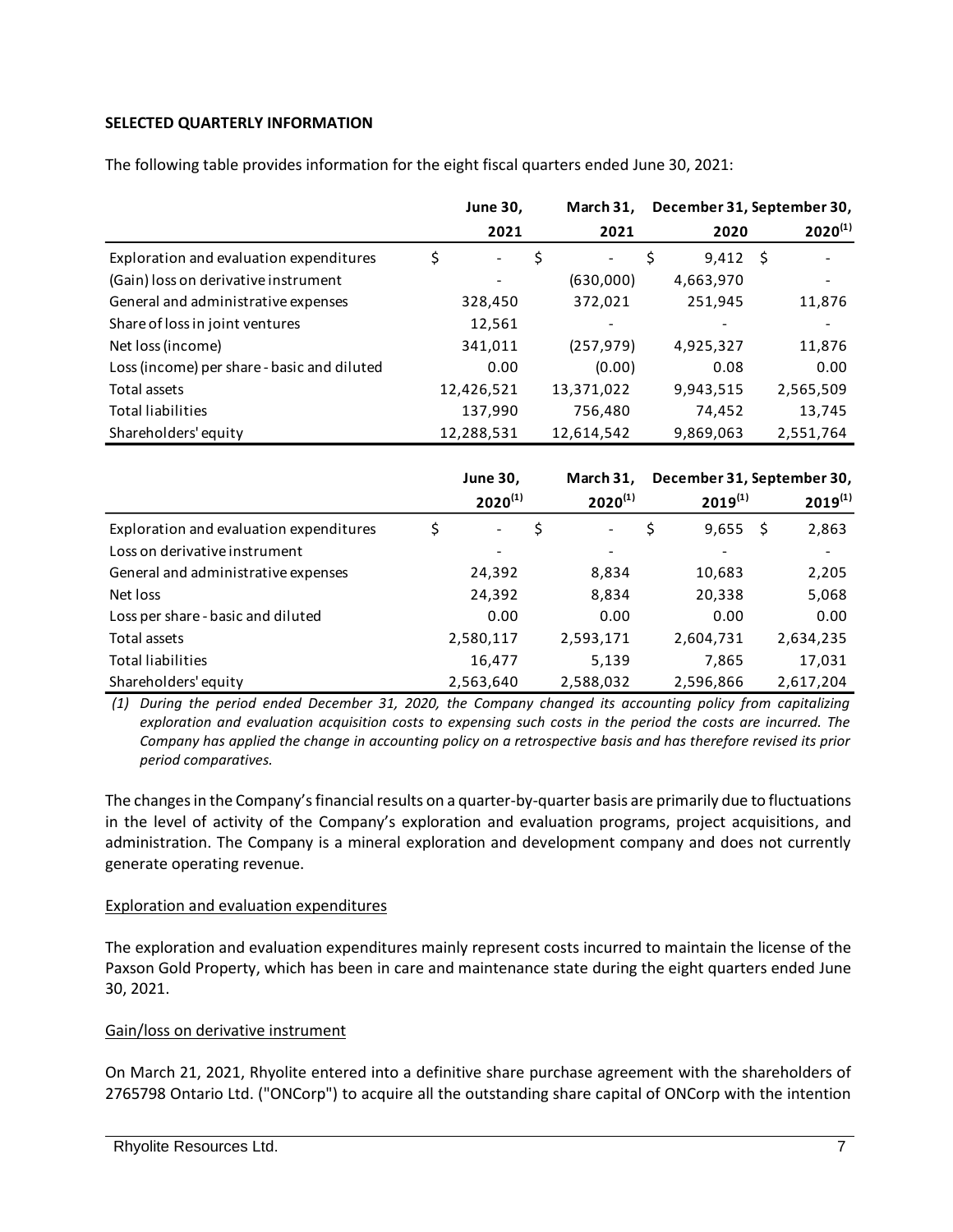to assume ONCorp's options to earn a 70% interest in the Joint Venture Companies. The Joint Venture Companies together own 100% of the Suku Passi Project in Suriname. The Suku Passi Transaction was completed on March 31, 2021.

The acquisition of ONCorp was accounted for as an asset acquisition as the activities of ONCorp did not meet the definition of a business under *IFRS 3 Business Combinations*. The options to earn a 70% interest in the Joint Venture Companies were the only assets of ONCorp. The Company has acquired ONCorp's equityaccounted investees and therefore, applied *IFRS 9 Financial Instruments*to account for the acquisition of the financial asset. When the Company became party to the share purchase agreement on March 21, 2021, the agreement was accounted for as a derivative instrument as the Company was committed to deliver a fixed number of Rhyolite's shares on a future date, upon closing of the Suku Passi Transaction, with the value of the shares unknown at the time of signing.

Gain on derivative instrument for the quarter ended March 31, 2021, represents the change in value of the 3,500,000 Rhyolite shares issued to acquire 2765798 Ontario Ltd. in March 2021. When the Company became a party to the share purchase agreement on March 21, 2021, the Company's shares were valued at \$0.88 per share. When the Company issued the shares on March 31, 2021 upon closing of the Suku Passi Transaction, the Company's shares were valued at \$0.70 per share. The change in value was recognized as gain on derivative instrument for the period.

The Company completed a similar transaction in the fourth quarter of 2020 to acquire the earn-in option to the Brothers Project in Suriname. Loss on derivative instrument for the quarter ended December 31, 2020 represents the change in value of the 15,546,566 Rhyolite shares issued to acquire 2777662 Ontario Ltd. in October 2020. When the Company became a party to the share purchase agreement on October 13, 2020, the Company's shares were valued at \$0.20 per share. When the Company issued the shares on October 30, 2020, upon closing of the Brothers Transaction, the Company's shares were valued at \$0.50 per share. The change in value was recognized as loss on derivative instrument for the period.

## General and administrative expenses

General and administrative expenses fluctuate based on corporate activity. Prior to the acquisition of 2777662 Ontario Ltd. in October 2020, the Company was in care and maintenance state with minimal corporate and exploration activities. During the three most recent quarters, the Company has increased corporate administrative costs commensurate with the Company's increased activities during the periods with the Brothers Transaction and the Suku Passi Transaction.

# Total assets, equity, and liabilities

The fluctuations in total assets and shareholders' equity generally reflect the timing and receipt of equity financing which increased cash resources in certain periods, while continued funding of the Company's operations decreased cash resources.

The increase in total assets and shareholders' equity for the three most recent quarters is mainly due to the acquisition of 2777662 Ontario Ltd. and 2765798 Ontario Ltd., and the November 2020 private placement where the Company raised \$4,500,000.

The investment in the Brothers Project and Suku Passi Project is accounted for using the equity method. Under the equity method, the investment in associates is initially recognized at cost and the carrying amount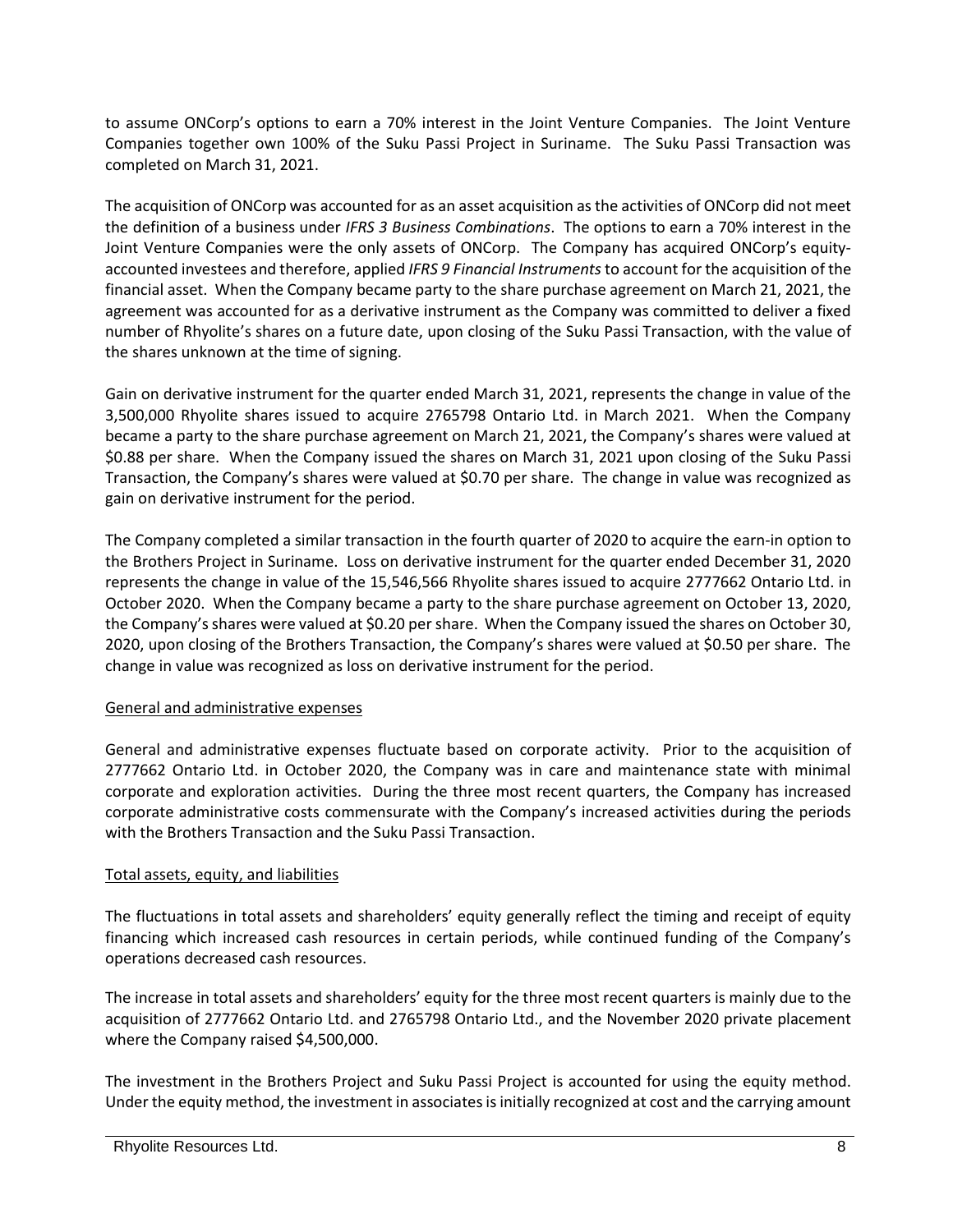is increased or decreased to recognize the Company's share of the profit or loss of the investee after the date of acquisition. For the six months ended June 30, 2021, the Company has accumulated the following costs for its equity-accounted-investee:

|                                                               | <b>Brothers</b> |                          | <b>Suku Passi</b>        |             |
|---------------------------------------------------------------|-----------------|--------------------------|--------------------------|-------------|
|                                                               |                 | Project                  | Project                  | Total       |
| Balance - December 31, 2020                                   |                 | 3,312,412                | $\overline{\phantom{a}}$ | \$3,312,412 |
| Acquisition cost - Rhyolite's shares issued to acquire ONCorp |                 | $\overline{\phantom{0}}$ | 3,080,000                | 3,080,000   |
| Earn-in payment                                               |                 | 125,790                  | 627,490                  | 753,280     |
| Earn-in expenditures                                          |                 | 322,915                  | 353,199                  | 676,114     |
| Share of loss in joint venture                                |                 | (12, 561)                | $\overline{\phantom{a}}$ | (12, 561)   |
| <b>Balance - June 30, 2021</b>                                |                 | 3,748,556                | 4,060,689                | \$7,809,245 |
| Earn-in status (% of ownership)                               |                 | 20%                      | 0%                       |             |

Total liabilities mainly represent the Company's trade payables. The balance increased for the quarter ended March 31, 2021 due to the accrual of initial cash payment of US\$500,000 owing to the Vendors of the Suku Passi Project accrued upon closing of the Suku Passi Transaction on March 31, 2021.

#### **RESULTS OF OPERATIONS**

|                                                                         | Three months ended |         |    |                 | Six months ended |            |    |                 |
|-------------------------------------------------------------------------|--------------------|---------|----|-----------------|------------------|------------|----|-----------------|
|                                                                         |                    |         |    | <b>June 30,</b> |                  |            |    | <b>June 30,</b> |
|                                                                         |                    | 2021    |    | 2020            |                  | 2021       |    | 2020            |
| <b>Operating expenses</b>                                               |                    |         |    |                 |                  |            |    |                 |
| Office administration and facilities                                    | \$                 | 37,500  | Ŝ. | 12,000          | \$.              | 70,000     | Ŝ. | 24,000          |
| Compliance and regulatory                                               |                    | 10,614  |    | 592             |                  | 36,252     |    | 6,818           |
| Professional fees                                                       |                    | 195,632 |    | 12,398          |                  | 436,620    |    | 12,398          |
| Insurance                                                               |                    | 8,512   |    |                 |                  | 11,350     |    |                 |
| Salaries and benefits                                                   |                    | 66,346  |    |                 |                  | 121,120    |    |                 |
| Office supplies and services                                            |                    | 4,255   |    | 304             |                  | 8,759      |    | 617             |
| Investor relations                                                      |                    | 2,999   |    | 180             |                  | 7,272      |    | 360             |
| Amortization                                                            |                    | 532     |    |                 |                  | 532        |    |                 |
|                                                                         |                    | 326,390 |    | 25,474          |                  | 691,905    |    | 44,193          |
| Other expense (income)                                                  |                    |         |    |                 |                  |            |    |                 |
| Gain on derivative instrument                                           |                    |         |    |                 |                  | (630,000)  |    |                 |
| Share of loss in joint ventures                                         |                    | 12,561  |    |                 |                  | 12,561     |    |                 |
| Foreign exchange loss                                                   |                    | 5,078   |    |                 |                  | 12,486     |    |                 |
| Interest income                                                         |                    | (3,018) |    | (1,082)         |                  | (3,920)    |    | (10, 967)       |
|                                                                         |                    |         |    |                 |                  |            |    |                 |
| Loss and comprehensive loss for the period                              | S.                 | 341,011 | \$ | 24,392          | \$               | 83,032     | Ŝ. | 33,226          |
| Basic and diluted loss per share                                        | \$                 | 0.00    | \$ | $0.00$ \$       |                  | 0.00%      |    | 0.00            |
|                                                                         |                    |         |    |                 |                  |            |    |                 |
| Weighted average number of common shares outstand 86,518,491 52,047,200 |                    |         |    |                 |                  | 84,711,169 |    | 52,047,200      |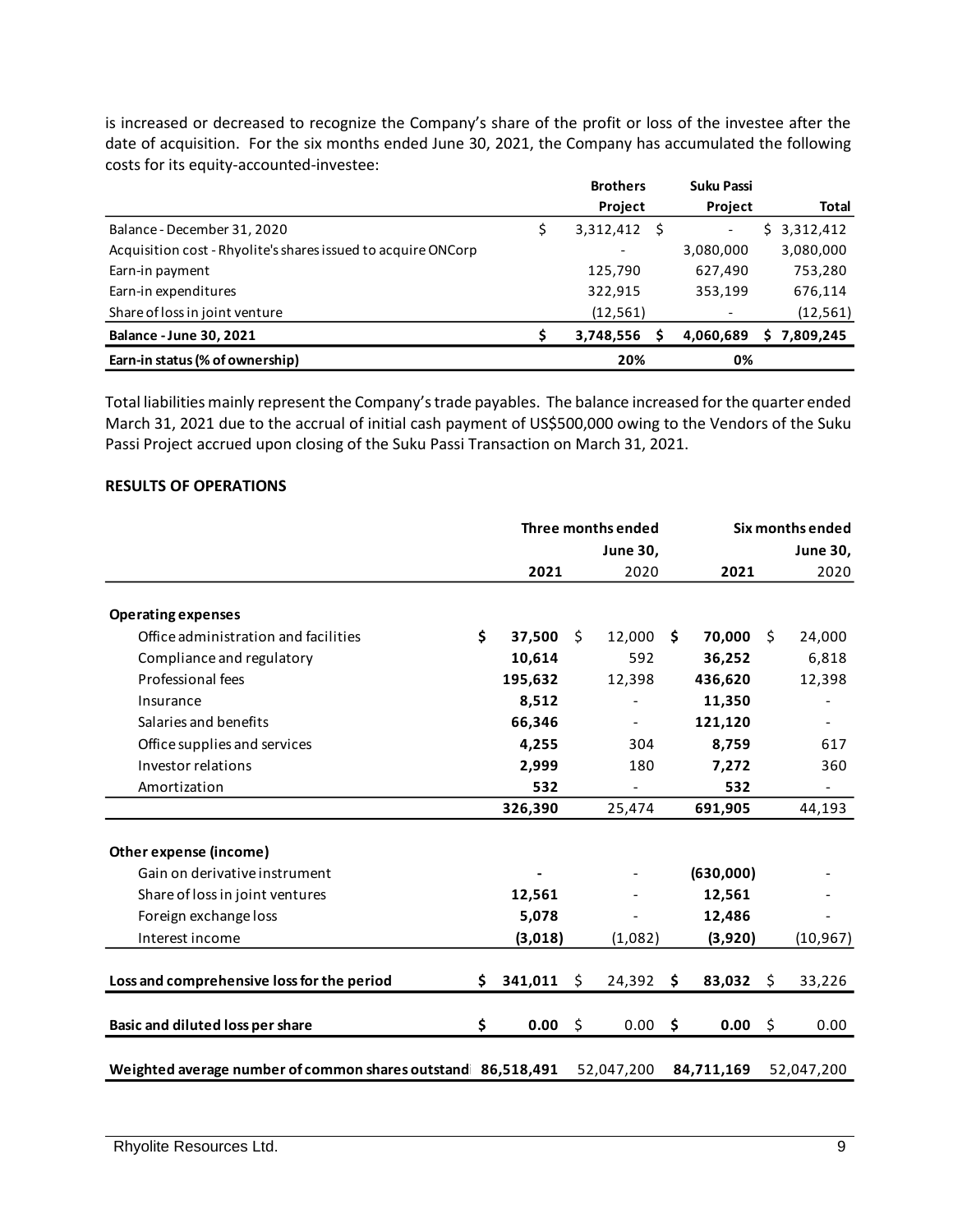Operating expenses increased for the three and six months ended June 30, 2021 compared to the same periods in 2020 due to increased corporate activities since the acquisition of the Brothers and Project Suku Passi options. During the three and six months ended June 30, 2020, the Company was in care and maintenance mode; therefore, had negligible operating activities and only incurred minimum required expenditures to maintain the license of the Paxon Gold Project and to meet regulatory requirements of a public entity.

# **Second Quarter Results – Three months ended June 30, 2021 ("Q2 2021") compared to the three months ended June 30, 2020 ("Q2 2020")**

# *Office administration and facilities*

Office administration and facilities costs in Q2 2021 increased by \$25,500 compared to Q2 2020 mainly due to the increase in fees paid to Earlston Management Corp. ("Earlston"). Earlston is a consulting company that provides key management services to the Company. In Q2 2021, the Company paid a monthly fee of \$12,500 to Earlston compared to a monthly fee of \$4,000 for the same period last year.

# *Professional fees*

Professional fees include legal, consulting, accounting, and tax advisory costs. The increase in professional fees of \$183,000 in Q2 2021 compared to Q2 2020 is mainly attributable to an increase in legal fees of \$110,000, recruitment service of \$21,000, audit fees related to prior year audit of \$23,000, non-project specific geological consulting fees of \$15,000, and accounting advisory services of \$14,000. The increase in professional services reflect the increased corporate activities in Q2 2021 compared to same period in 2020.

## *Salaries and benefits*

The increase in salaries and benefits in Q2 2021 compared to Q2 2020 represent the addition of full-time staff at the corporate level to meet the increased corporate activities. In Q2 2020, the Company had no fulltime staff as all corporate services were outsourced.

## *Share of loss in joint ventures*

The Company earned its 20% ownership in the Brothers joint venture project in April 2021. The investment in joint venture has been accounted for using the equity method; therefore, the Company recognized its 20% of Brothers' Q2 2021 loss in the Company's Statement of Loss and Comprehensive Loss during the period.

## **Year-to-Date Results – Six months ended June 30, 2021 ("YTD 2021") compared to the six months ended June 30, 2020 ("YTD 2020")**

## *Office administration and facilities*

Office administration and facilities costs in YTD 2021 increased by \$46,000 compared to YTD 2020 mainly due to the increase in fees paid to Earlston. For YTD 2021, the Company paid a monthly fee of \$7,000 in January 2021 and \$12,500 from February 2021 onward to Earlston compared to a monthly fee of \$4,000 for the six months ended June 30, 2020. *Professional fees*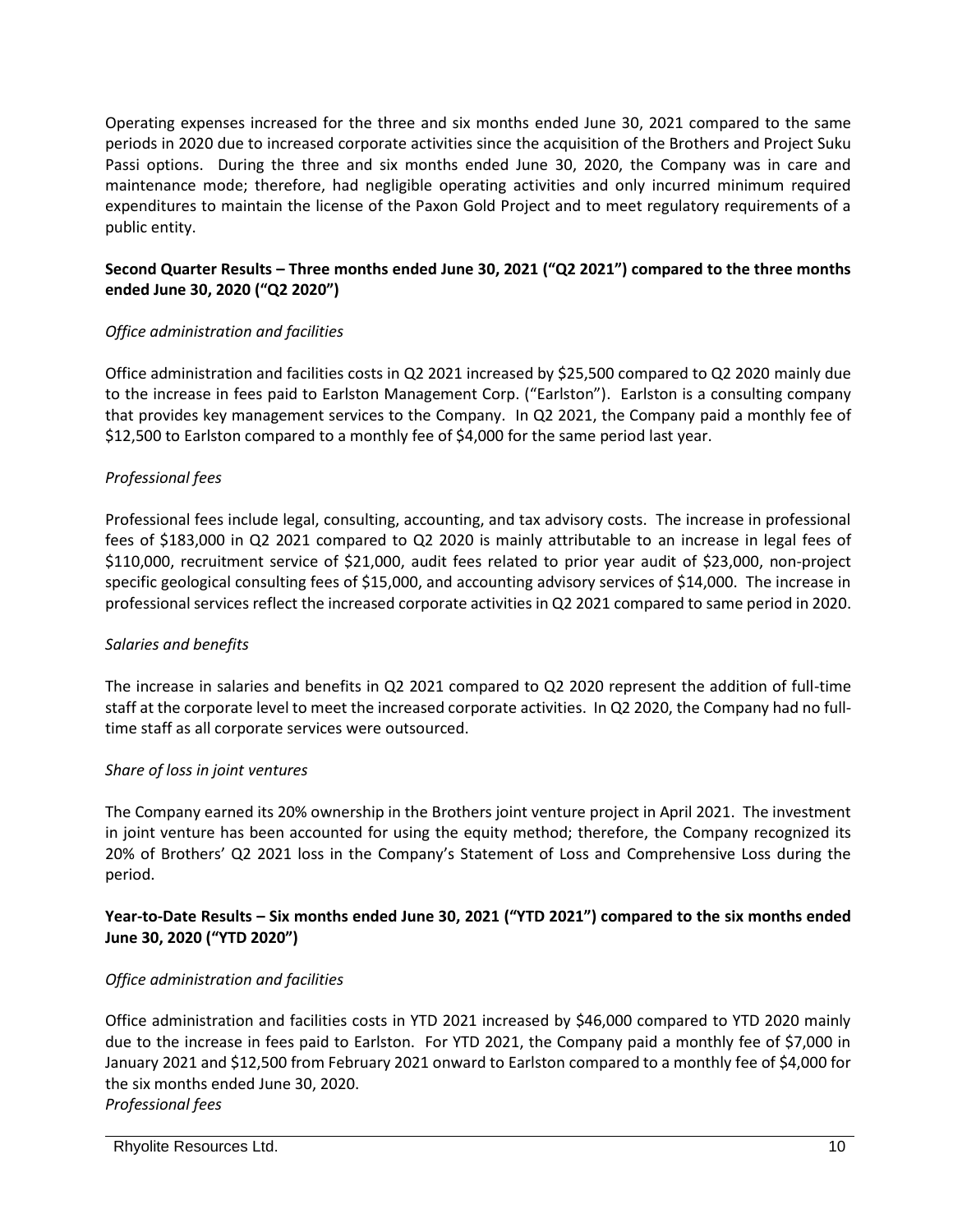Professional fees include legal, consulting, accounting, and tax advisory costs. The increase in professional fees of \$424,000 in YTD 2021 compared to YTD 2020 mainly relates to an increase in legal fees of \$130,000, a financial advisory fee of \$180,000 paid to the Company's financial advisor, a one-time recruitment fee of \$21,000, audit fees related to prior year audit of \$23,000, non-project specific geological consulting fees of \$42,000, and accounting and tax advisory services of \$29,000. The increase in professional services reflect the increased corporate activities in YTD 2021 compared to the same period in 2020.

## *Salaries and benefits*

The increase in salaries and benefits in YTD 2021 compared to YTD 2020 represent the addition of full-time staff at the corporate level to meet the increased corporate activities. In YTD 2020, the Company had no full-time staff as all corporate services were outsourced.

# *Gain on derivative instrument*

Gain on derivative instrument for YTD 2021 represents the change in value of the 3,500,000 Rhyolite shares issued to acquire 2765798 Ontario Ltd. in March 2021. When the Company became a party to the share purchase agreement on March 21, 2021, the Company's shares were valued at \$0.88 per share. When the Company issued the shares on March 31, 2021 upon closing of the Suku Passi Transaction, the Company's shares were valued at \$0.70 per share. The change in value was recognized as gain on derivative instrument for the period.

# **FINANCIAL CONDITION, LIQUIDITY AND CAPITAL RESOURCES**

As of June 30, 2021, the Company had consolidated cash of approximately \$4.6 million (December 31, 2020 - \$6.4 million) to apply against short-term business requirements and current liabilities of \$137,990 (December 31, 2020 - \$74,452).

As of June 30, 2021, the Company believed that it had adequate resources to maintain its minimum nearterm obligations, including joint venture earn-in expenditures and general corporate activities over the next 12 months based on its cash position.

The Company currently has no source of operating cash flow and has no assurance that additional funding will be available to it for additional longer-term exploration and development programs at its properties, or to enable the Company to fulfil its longer-term obligations under any applicable agreements. The ability of the Company to continue as a going concern over the long-term is dependent on its ability to obtain additional sources of financing, to successfully explore and evaluate its mineral properties and, ultimately, to achieve profitable operations. Failure to obtain such additional financing could result in delay or indefinite postponement of future exploration of the Company's properties and the possible loss of title to such properties. In addition, the spread of COVID-19 globally has caused and continues to cause considerable disruptions to the world economy, including financial markets and commodity prices and could adversely impact the Company's ability to carry out plans to obtain additional financing. It is not possible for the Company to predict the duration or magnitude of the adverse results of the outbreak and its effects on the Company's ability to raise capital or conduct exploration activities.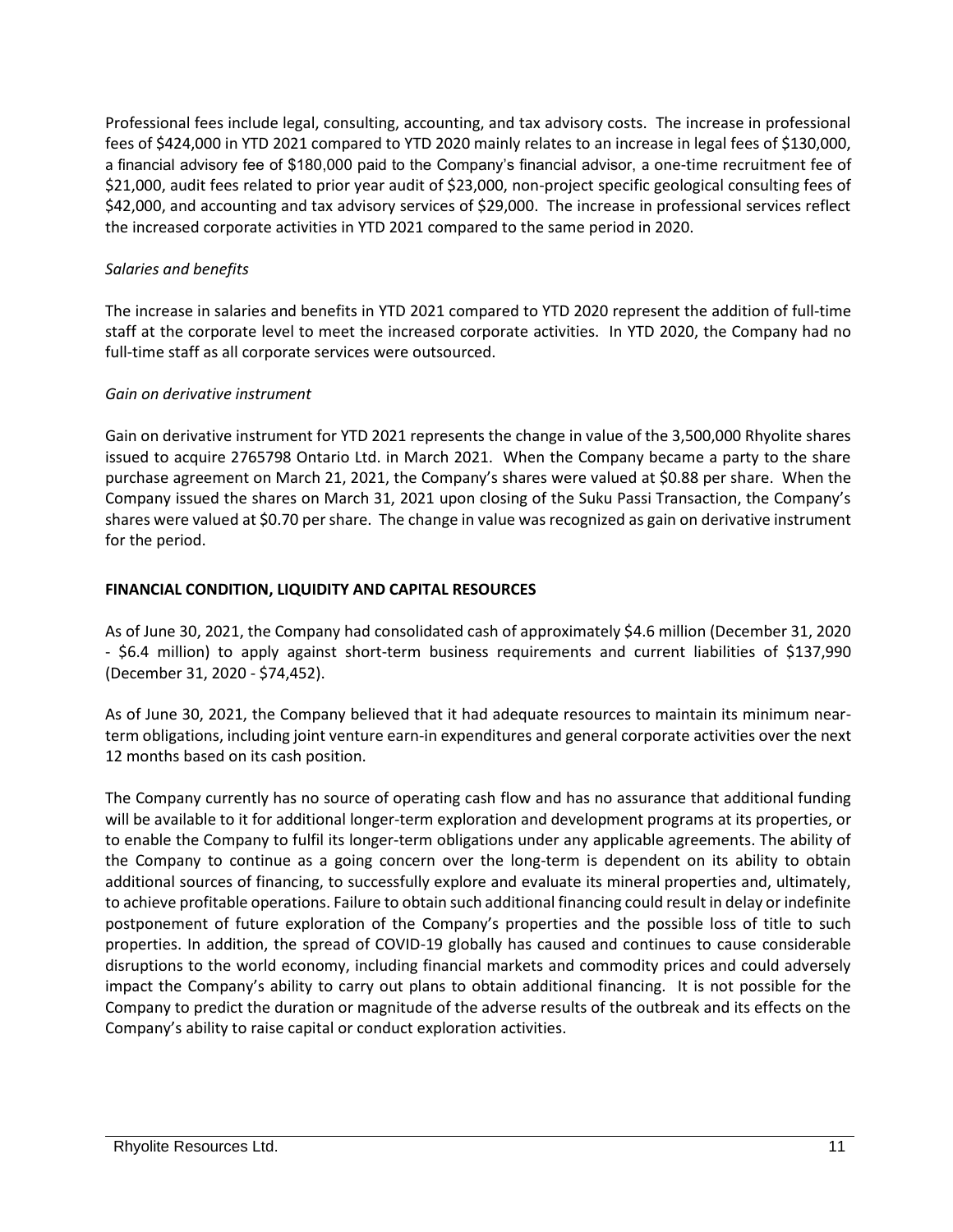## **RELATED PARTY TRANSACTIONS**

The Company has a corporate service agreement with Earlston Management Corp. ("Earlston"), a company that provides key management services to the Company. The Company pays Earlston a fee of \$7,500 per month (from November 2020 to January 2021) and \$12,500 per month (from February 2021 onward) and out-of-pocket costs for standard management and office services. Earlston also provides occasional consulting, project management or other support services which are billed separately from the standard rate. The Company incurred \$37,500 and \$70,000 in office administration and facilities expenditures provided by Earlston for the three and six months ended June 30, 2021 respectively (2020 – \$12,000 and \$24,000 respectively).

Accounts payable as at June 30, 2021 includes \$25,732 (December 31, 2020 - \$8,018) in amounts owing to Earlston.

#### *Key Management Compensation*

Key management personnel are persons responsible for planning, directing, and controlling the activities of an entity, and include certain directors and officers.

|                       |        | Three months ended | Six months ended |                          |  |  |
|-----------------------|--------|--------------------|------------------|--------------------------|--|--|
|                       |        | <b>June 30,</b>    | <b>June 30,</b>  |                          |  |  |
|                       | 2021   | 2020               | 2021             | 2020                     |  |  |
|                       |        |                    |                  |                          |  |  |
| Salaries and benefits | 50,000 | -                  | 100,000          | $\overline{\phantom{0}}$ |  |  |

#### **CAPITAL MANAGEMENT**

The Company defines its capital as its shareholders' equity. It manages its capital structure and makes adjustments to it, based on the funds available to the Company, in order to support the acquisition, exploration and development of mineral properties. The Board of Directors does not establish quantitative return on capital criteria for management, but rather relies on the expertise of the Company's management to sustain future development of the business.

The properties in which the Company currently has interests are in the exploration stage, as a result, in the long-term, the Company will be dependent upon external financings to fund future activities. The Company will seek to raise additional amounts as needed by way of equity financing or debt to carry out its planned corporate development and exploration programs and to pay for general administrative costs.

Management reviews its capital management approach on an ongoing basis and believes that this approach, given the relative size of the Company, is reasonable. The Company's investment policy is to hold cash in interest-bearing bank accounts or highly liquid short-term interest-bearing investments with maturities of one year or less and which can be liquidated at any time without penalties. The Company is not subject to externally imposed capital requirements and does not have exposure to asset-backed commercial paper or similar products. There have been no changes to the Company's approach to capital management during the period ended June 30, 2021.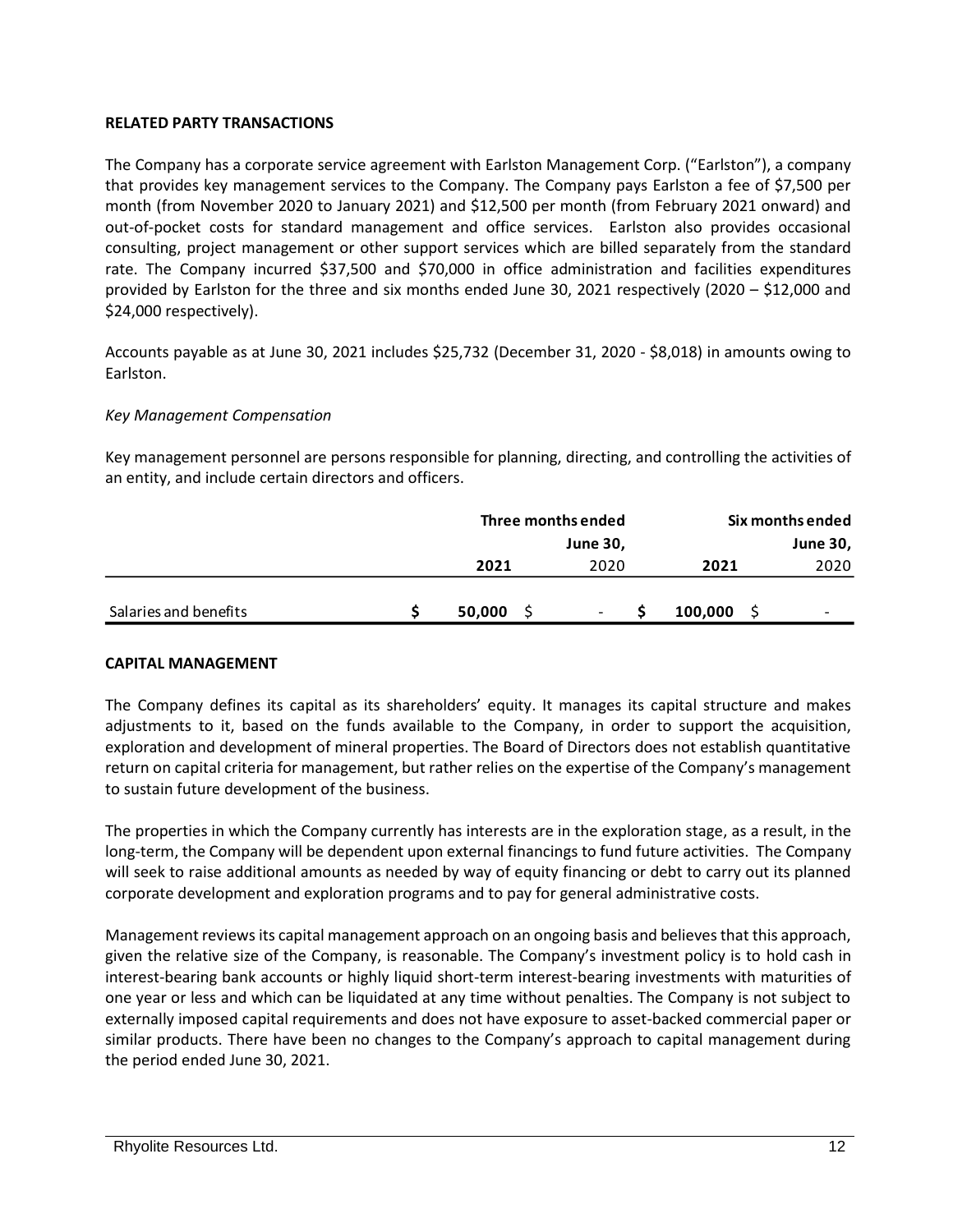#### **FINANCIAL INSTRUMENTS AND RISK MANAGEMENT**

As at June 30, 2021, the Company's financial instruments comprise cash, amounts receivable and accounts payable and accrued liabilities. The fair values of amounts receivable and accounts payable and accrued liabilities approximate their carrying values due to their short-term maturity. Fair values of financial instruments are classified in a fair value hierarchy based on the inputs used to determine fair values.

#### **OUTSTANDING SHARE DATA**

As of the date of this MD&A, the Company has 86,543,766 common shares and no stock options outstanding.

#### **OFF-BALANCE SHEET ARRANGEMENTS**

During the period ended June 30, 2021, the Company was not a party to any off-balance sheet arrangements that have, or are reasonably likely to have, a current or future effect on the results of operations, financial condition, capital expenditures, liquidity or capital resources of the Company.

#### **PROPOSED TRANSACTIONS**

There are no proposed transactions that have not been disclosed herein.

#### **USE OF ESTIMATES**

The preparation of financial statements in conformity with IFRS requires management to make estimates and assumptions that affect the reported amounts of assets and liabilities at the date of the financial statements and the reported amounts of revenues and expenses during the reporting period. Actual results may differ from those estimates. Estimates are reviewed on an ongoing basis based on historical experience and other factors that are considered to be relevant under the circumstances. Revisions to estimates on the resulting effects of the carrying amounts of the Company's assets and liabilities are accounted for prospectively.

All of the Company's significant accounting policies and estimates are included in Note 3 of its audited consolidated financial statements for the six month period ended December 31, 2020.

## **CHANGES IN ACCOUNTING POLICIES AND NEW ACCOUNTING STANDARDS AND INTERPRETATIONS**

During the period ended December 31, 2020, the Company has changed its accounting policy from capitalizing exploration and evaluation asset acquisition costs to expensing such costs in the period the costs are incurred. The Company believes that expensing exploration and evaluation acquisition costs as incurred provides more reliable and relevant financial information to the users of its financial statements. While IFRS 6, Exploration for and Evaluation of Mineral Resources allows either treatment, given the challenges in valuing early stage E&E assets, management believes capitalizing these costs do not provide the investors relevant information that would assist them in making a determination of the valuation of the underlying property.